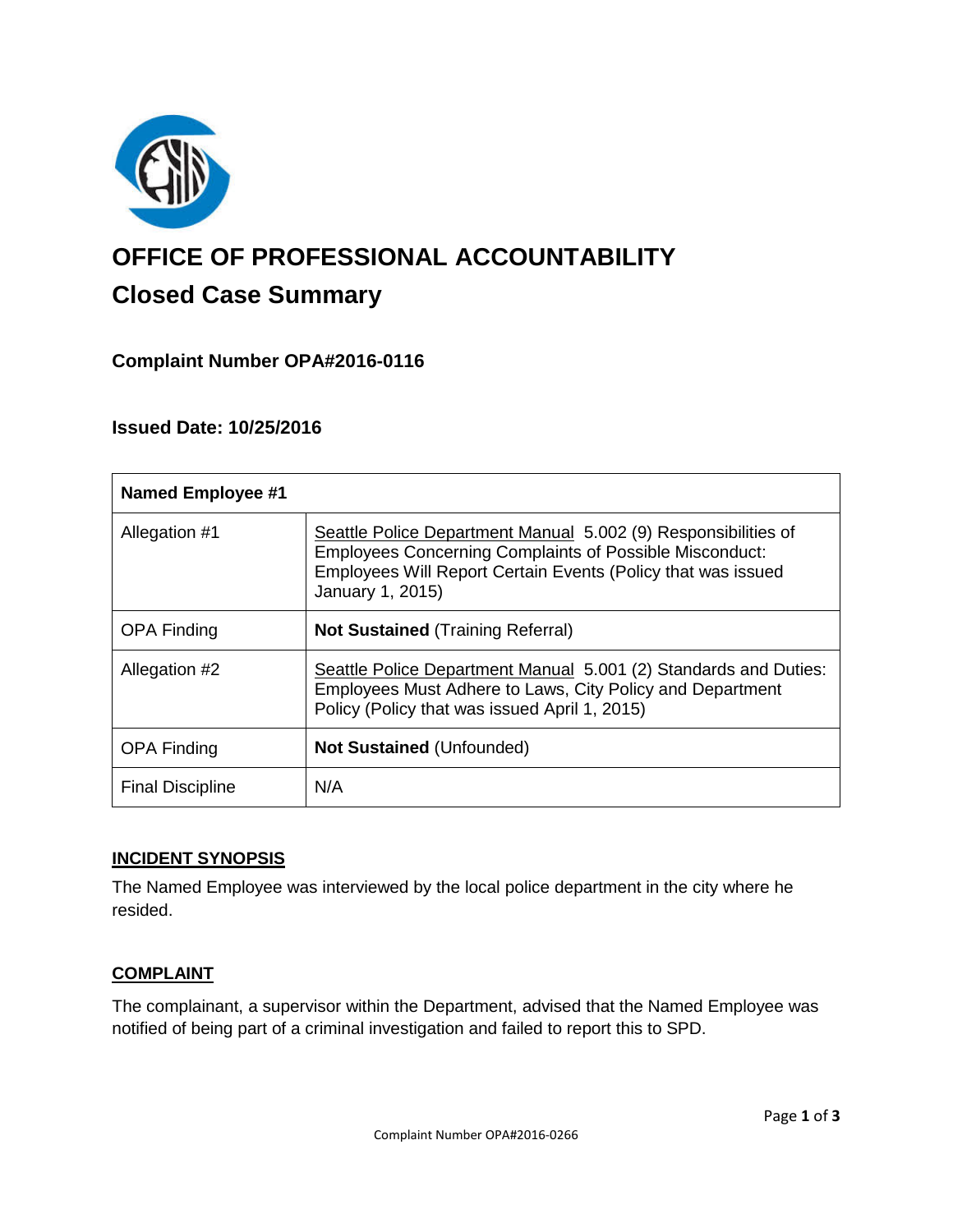## **INVESTIGATION**

The OPA investigation included the following actions:

- 1. Review of the complaint memo
- 2. Review of the criminal investigation
- 3. Search for and review of all relevant records and other evidence
- 4. Interviews of SPD employees

## **ANALYSIS AND CONCLUSION**

The complainant alleged the Named Employee failed to report to his supervisor that he was the subject of a criminal investigation. The preponderance of the evidence from the OPA investigation showed the Named Employee was the subject of a criminal investigation by the police department in the city where he resided. The evidence also showed the Named Employee was interviewed by the police about the incident. However, the Named Employee told OPA he was never told the inquiry had become a criminal investigation. Statements by representatives from the local agency indicated the Named Employee was never directly told this. At the same time, it would have been prudent for the Named Employee to notify supervisor following the interview by the police. The Named Employee should be counseled by his supervisor to report when in doubt.

The complainant alleged that the Named Employee may have violated the law in connection with the matter under investigation by his local police department. The preponderance of the evidence did not support this allegation.

### **FINDINGS**

#### **Named Employee #1**

#### Allegation #1

The evidence showed the Named Employee was interviewed by the police, however, statements by representatives from the local agency indicated the Named Employee was never directly told the inquiry had become a criminal investigation. At the same time, it would have been prudent for the Named Employee to notify his supervisor following the interview. Therefore a finding of **Not Sustained** (Training Referral) was issued for *Responsibilities of Employees Concerning Complaints of Possible Misconduct: Employees Will Report Certain Events.*

**Required Training:** The Named Employee's chain of command should counsel the Named Employee regarding the importance of notifying his supervisor when he is aware he may be the subject of a criminal investigation.